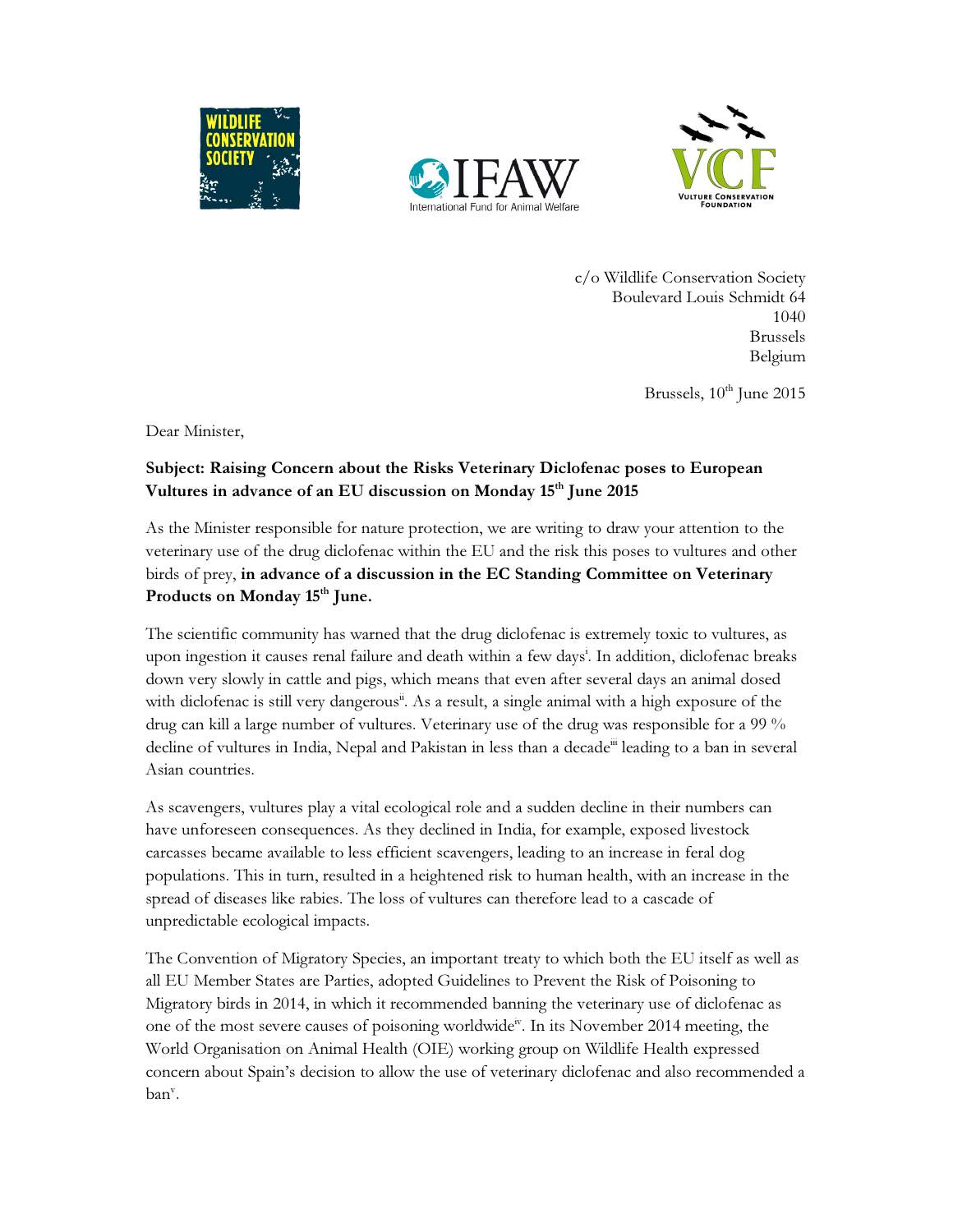The European Commission and Member States have always taken a leading role internationally in halting biodiversity loss. In this respect it is important to highlight that four vulture species found in Europe are already vulnerable to threats. The Egyptian Vulture is threatened with extinction, and listed as 'Endangered' on the IUCN Red List of Species, partially because of the devastating effects of the diclofenac on the species in India. The Cinereous Vulture and Bearded Vulture are currently listed as 'Near Threatened' and the Griffon Vulture has recovered from very low populations after decades of conservation efforts by several EU Member States and the EU. All European vultures are protected under the Birds Directive (2009/147/EC). Since 1996, the EU and national governments have invested significant financial resources on their conservation, with at least 67 LIFE projects related to these species – between 2008 and 2012, the EU spent €10.7 million on nine vulture conservation projects alone. Supplementary feeding of vultures has, together with nest protection and habitat restoration, been instrumental in their recovery.

Diclofenac is only authorised for veterinary use in a small number of EU countries, but we are particularly concerned by the authorisation of its use in Spain, which harbours a significant proportion of the EU's vulture population. This is despite the fact that a safe alternative is available, as the drug meloxicam has been tested and shown to have comparable veterinary properties, without any negative impacts on vultures.

Due to the known dangers of diclofenac as a veterinary drug, the European Commission has asked those Member States which authorise its use to provide them with a national action plan for risk mitigation measures to be discussed by the European Commission and Member States on Monday 15<sup>th</sup> June in the Standing Committee on Veterinary Products. We are, however, concerned that risk mitigation measures will not be enough to prevent impacts on vultures. Inadequate knowledge or implementation at the farm level could result in unsafe livestock carcasses being used at feeding stations; animals that die in the field are unlikely to be removed before vultures arrive; and/or contaminated livestock carcasses may be inaccessible and impossible to find or remove. Even infrequent lapses could have dramatic consequences, with scientific modelling showing that contamination of fewer than 1% of carcasses, would have been sufficient to cause the declines seen in South Asia. Evidence that such mitigation is unlikely to be effective is already available within Europe, where the carcass of a Griffon vulture collected in Spain was shown to contain toxic residues of another veterinary drug (flunixin) and where the route of exposure would have been from contaminated cattle carcasses".

We therefore believe that the only way to prevent a further problem is to ban the use of veterinary diclofenac across the EU. Not only would this be quick and easy to implement because it is only authorised in a small number of countries and a safe alternative drug is already available, but it would also send a strong message to other countries outside of the EU. We therefore ask you to highlight your concern about this issue on behalf of your Member State and request the Standing Committee representative to recommend a Referral procedure under Article 35 of Directive 2001/82/EC to allow the European Medicine Agency to do an in-depth examination of the risks associated with the veterinary use of diclofenac and other non steroidal anti-inflammatory drugs (NSAIDS) for vultures and other bird species.